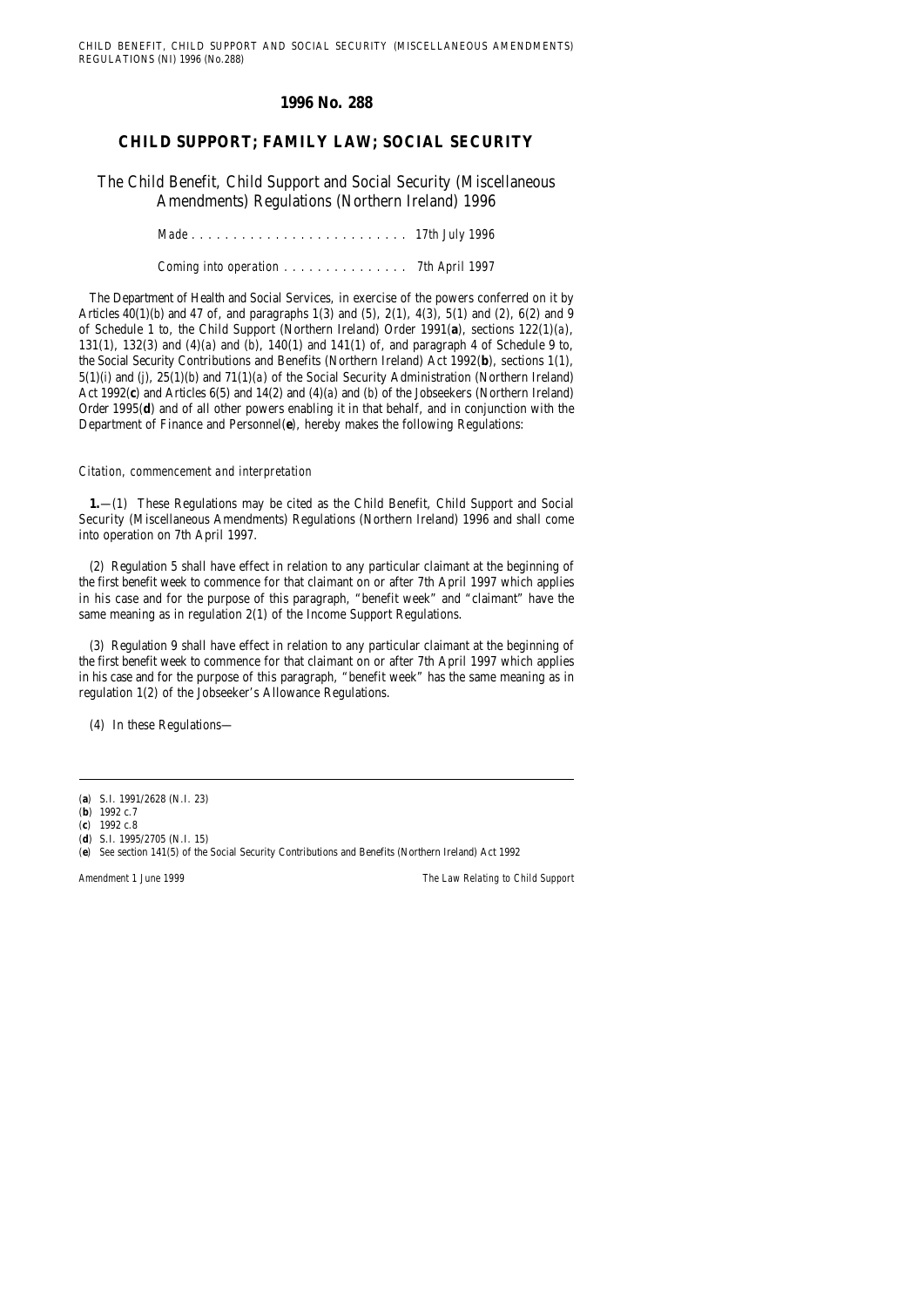- "the Child Benefit Regulations" means the Child Benefit (General) Regulations (Northern Ireland) 1979(**a**);
- "the Child Benefit Rates Regulations" means the Child Benefit and Social Security (Fixing and Adjustment of Rates) Regulations (Northern Ireland) 1976(**b**);
- "the Income Support Regulations" means the Income Support (General) Regulations (Northern Ireland) 1987(**c**);
- "the Jobseeker's Allowance Regulations" means the Jobseeker's Allowance Regulations (Northern Ireland) 1996(**d**).

(5) The Interpretation Act (Northern Ireland) 1954(**e**) shall apply to these Regulations as it applies to a Measure of the Northern Ireland Assembly.

[Regulation 2 amends regulation 2 of, and omits regulation 4 from, SR 1976 No.223.]

[Regulation 3(1) to (3) amends regulation 11 of, and inserts regulation 11A into, SR 1979 No.5.]

(4) Paragraph (2) shall not apply in the case of any person who is entitled to child benefit on 6th April 1997 and to whom regulation 11(1) of the Child Benefit Regulations applies on the date these Regulations come into operation, for so long as his entitlement to child benefit continues.

(5) Paragraph (3) shall not apply in the case of any person who is entitled to child benefit on 6th April 1997 for so long as that entitlement continues.

[Regulation 4 amends regulation 8 of SR 1979 No.242.]

[Regulation 5 amends regulations 42(2) and 57 of, and Schedules 2, 7 and 8 to, SR 1987 No.459.]

[Regulation 6 amends regulations 2(2) and 9(3) of, and Schedules 1 and 8 to, SR 1987 No.465.]

[Regulation 7 amends regulations 1(2), 3(1), 4, 6(2)(*b*), 9, 11, 19(2)(*c*), 23(2), 26(1)(*b*) and 28(1)(*b*) of, and Schedule 1 to, SR 1992 No.341.]

[Regulation 8 is revoked by regulation 6 of, and the Schedule to, SR 1997 No.156 as from 6.10.97.]

[Regulation 9 amends regulations 105(2) and 121 of, and Schedules 1, 4 and 5 to, SR 1996 No.198.]

*Transitional provision relating to applications for review*

**10.** Where an applicant for a review of a decision relating to child benefit—

<sup>(</sup>**a**) S.R. 1979 No.5; relevant amending regulations are S.R. 1984 No.78

<sup>(</sup>**b**) S.R. 1976 No.223; relevant amending provisions are S.R. 1977 No.248, S.R. 1980 No.37, S.R. 1991 No. 82, S.R. 1993 No.169 and S.R. 1996 No.73

<sup>(</sup>**c**) S.R. 1987 No.459; relevant amending provisions are S.R. 1988 Nos.146, 318 and 431, S.R. 1989 No.139, S.R. 1990 Nos.131 and 346, S.R. 1992 No.147, S.R. 1993 No.149, S.R. 1995 No.367 and S.R. 1996 No.73

<sup>(</sup>**d**) S.R. 1996 No.198

<sup>(</sup>**e**) 1954 c.33 (N.I.)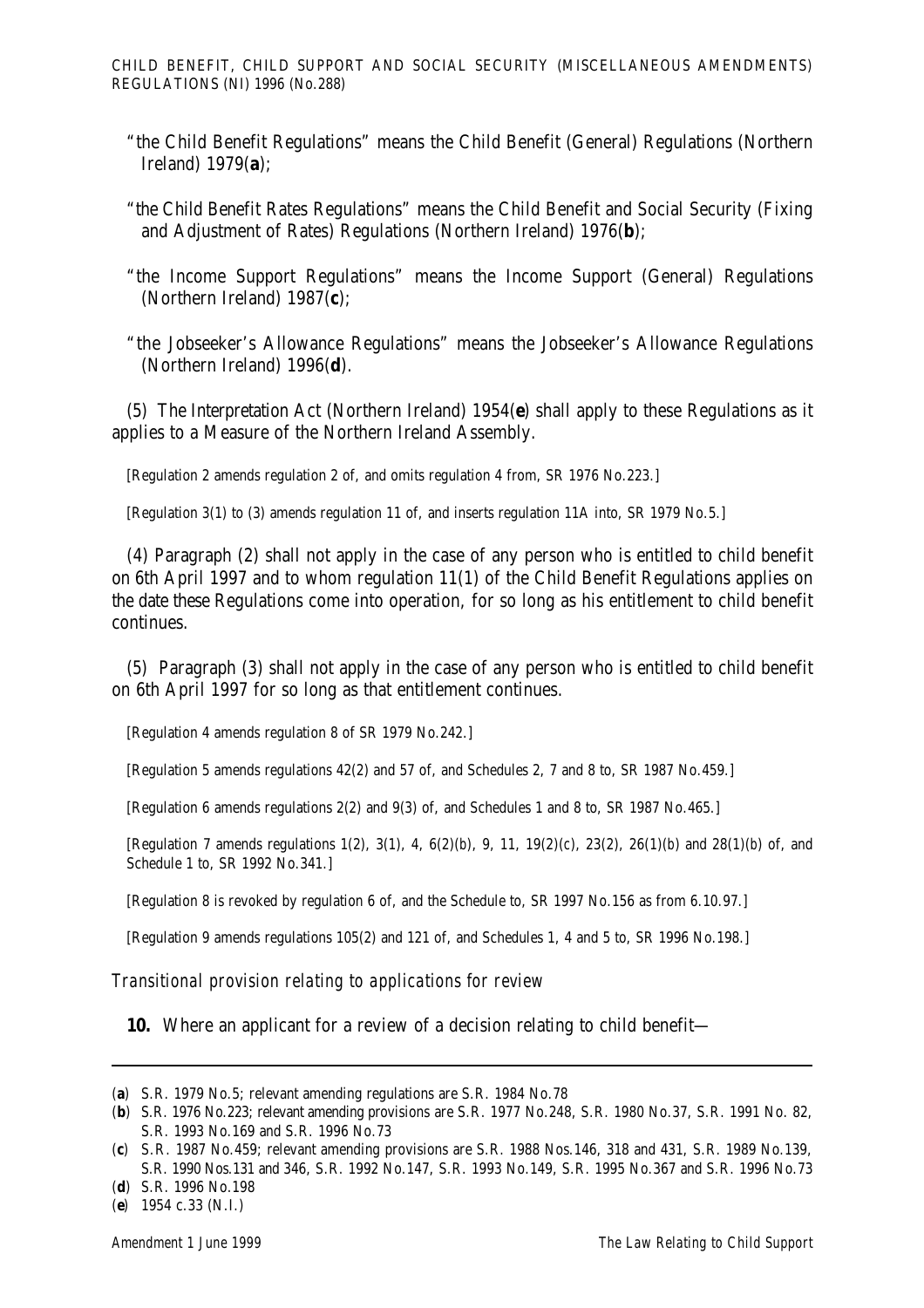- (*a*) makes his application on or before 7th October 1997;
- (*b*) in respect of any week prior to 7th April 1997 but not more than 26 weeks before the date of the application referred to in paragraph (*a*) ("the relevant period"), would have satisfied the conditions, as were then in force, in regulation 2(2) of the Child Benefit Rates Regulations relating to an increase in the weekly rate of child benefit; and
- (*c*) was not in receipt of an increase in the weekly rate of child benefit under regulation 2(2) of those Regulations in respect of the relevant period,

that application for review shall be treated, in addition, as if it were a claim for an increase in the weekly rate of child benefit under regulation 2(2) of those Regulations in respect of the relevant period.

### *Transitional provision relating to maintenance assessments*

 $\rightarrow$  **11.**—(1) A decision with respect to a maintenance assessment in force on 7th April 1997 shall not be superseded by a decision under Article 19 of the Order solely to give effect to these Regulations.

- (2) These Regulations shall apply to a fresh maintenance assessment made by virtue of—
- (*a*) a revision under Article 18 of the Order of a decision with respect to a maintenance assessment; or
- (*b*) a decision under Article 19 of the Order which supersedes a decision with respect to a maintenance assessment,

as from the effective date of that revision under Article 18 of the Order or, as the case may be, decision under Article 19 of the Order.

(3) In this regulation "the Order" means the Child Support (Northern Ireland) Order 1991. $\triangleleft$ 

[Regulation 12 and the Schedule contains revocations as from 7.4.97.]

Sealed with the Official Seal of the Department of Health and Social Services on 17th July 1996.

(L.S.) *D. G. Ferguson*  Assistant Secretary

Sealed with the Official Seal of the Department of Finance and Personnel on 17th July 1996.

| (L.S.) | V. N. Hewitt               |
|--------|----------------------------|
|        | <b>Assistant Secretary</b> |

*Amendment 1 June 1999 The Law Relating to Child Support*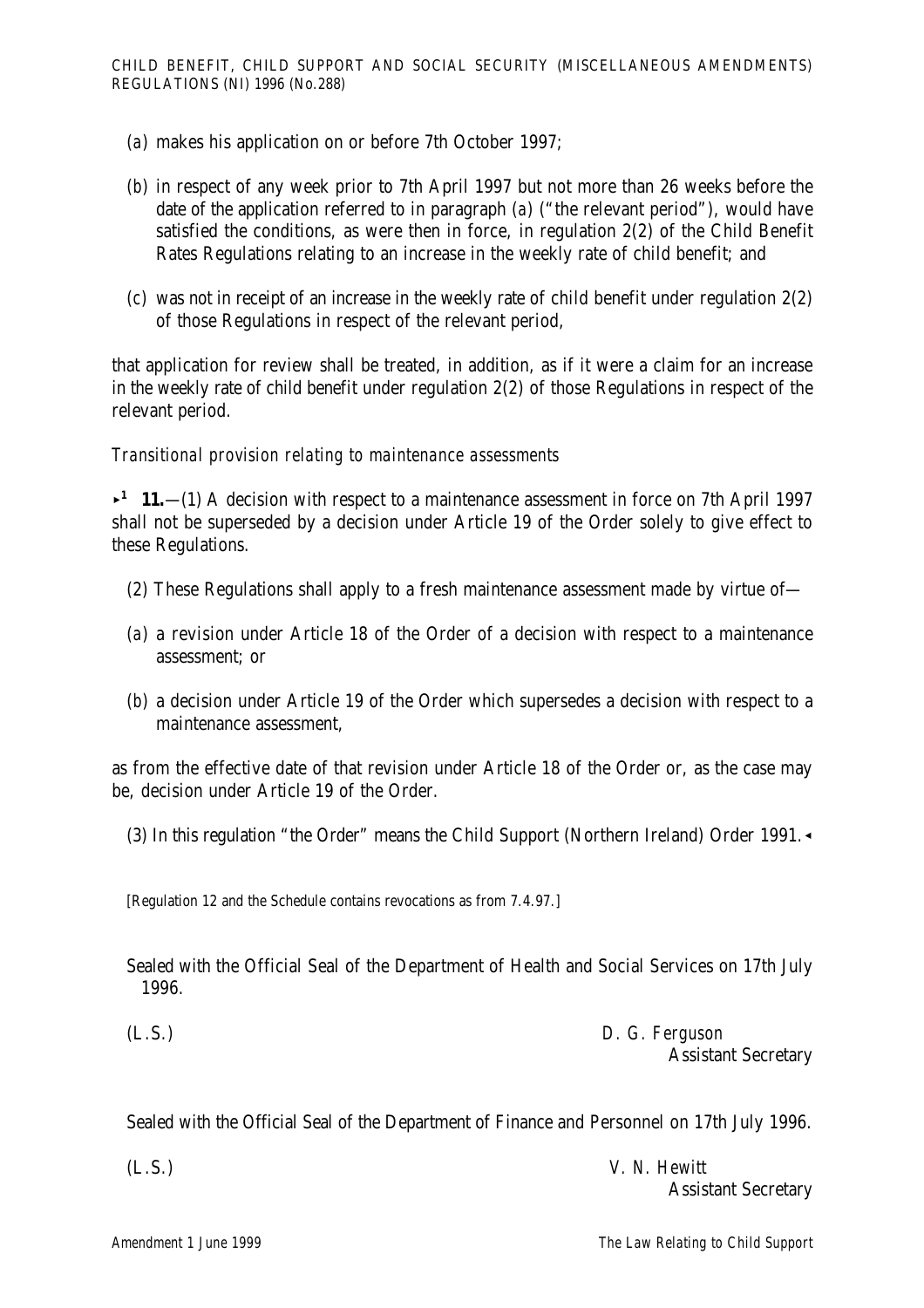## **EXPLANATORY NOTE**

(*This note is not part of the Regulations.*)

These Regulations, in particular regulation 2(2), amend the Child Benefit and Social Security (Fixing and Adjustment of Rates) Regulations (Northern Ireland) 1976 ("the Child Benefit Rates Regulations") so as to specify a composite rate of child benefit to be payable in respect of the only, elder or eldest child of a lone parent rather than two distinct rates.

The Regulations also make certain other amendments which are consequential on, or relate to, the above—

- (*a*) they omit a transitional provision in the Child Benefit Rates Regulations which is no longer necessary (regulation 2(3));
- (*b*) they amend the Social Security (Overlapping Benefits) Regulations (Northern Ireland) 1979 so as to provide for the reduction of awards of certain benefits and increases in those benefits where child benefit is being paid in respect of the only, elder or eldest child of a lone parent (regulation 4);
- (*c*) they amend the Income Support (General) Regulations (Northern Ireland) 1987 and the Jobseeker's Allowance Regulations (Northern Ireland) 1996 in relation to the calculation of notional income in so far as it relates to the new composite rate of child benefit (regulations  $5(2)$  and  $9(2)$ ):
- (*d*) they make consequential amendments to—
	- (i) the Social Security (Claims and Payments) Regulations (Northern Ireland) 1987 (regulation 6), and
	- (ii) the Child Support (Maintenance Assessments and Special Cases) Regulations (Northern Ireland) 1992 (regulation  $7(2)$ ,  $(4)$  and  $(15)$ ); and
- (*e*) they amend the Social Security (Adjudication) Regulations (Northern Ireland) 1995 by reducing from 12 months to 6 months the time limit for submitting applications for review of decisions relating to child benefit (regulation 8).

Regulations 10 and 11 are transitional provisions relating respectively to the treatment of applications for review of decisions relating to child benefit made on or before 7th October 1997 and of maintenance assessments for child support which are in force on 7th April 1997.

These Regulations also replace the premium which is applicable in relation to lone parents in receipt of —

- (*a)* income support (regulation 5(3) and (4)); and
- (*b*) jobseeker's allowance (regulation 9(3) and (4)),